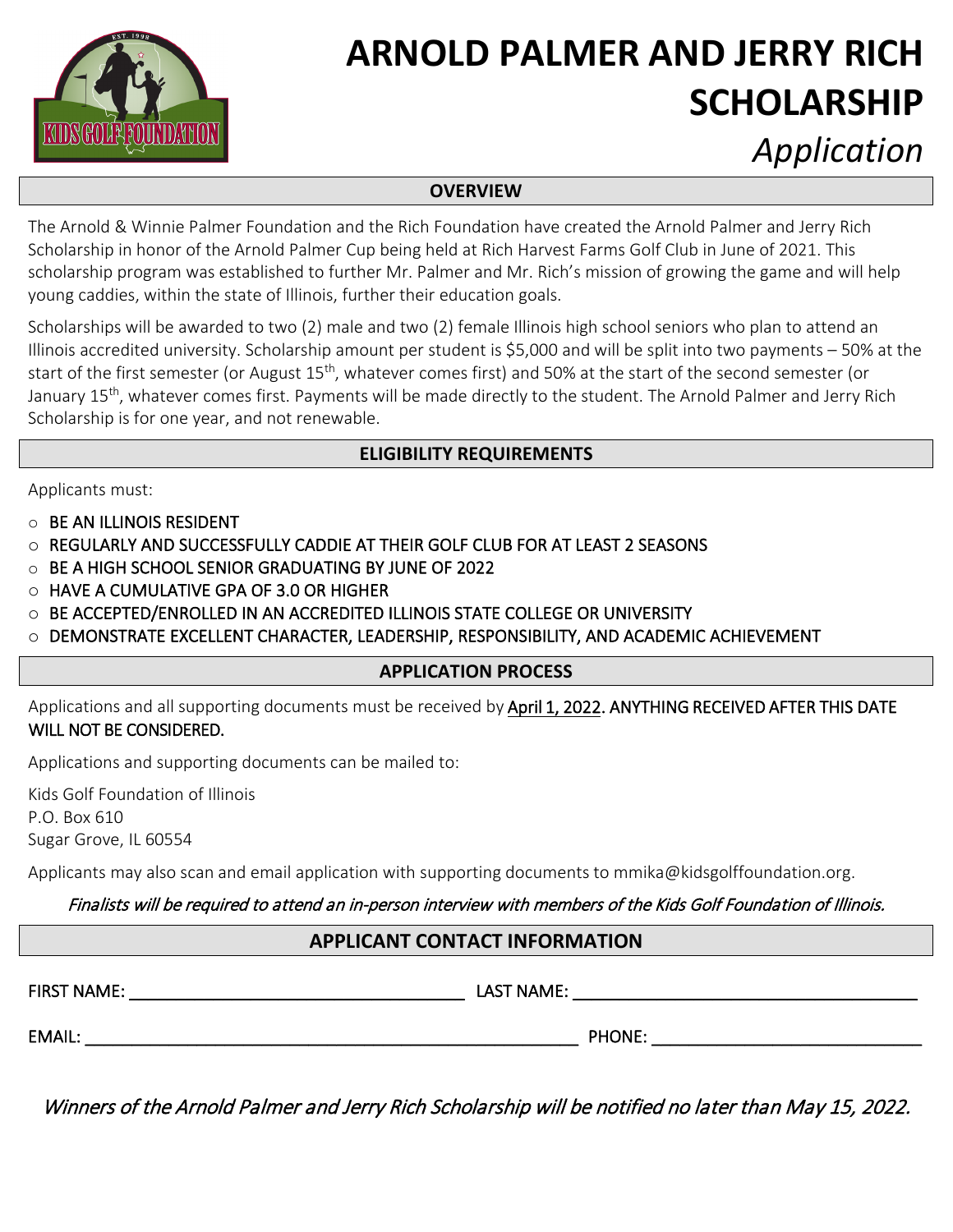## APPLICANT PERSONAL INFORMATION

| ALL LIVANT L'ENJUNAL INTURNATION                                                                             |                                               |
|--------------------------------------------------------------------------------------------------------------|-----------------------------------------------|
|                                                                                                              | GENDER: Male Female                           |
|                                                                                                              |                                               |
|                                                                                                              |                                               |
|                                                                                                              | BIRTHDAY: $\_\_\_\_\_\_\_\_\_\_\_\_\_\_\_\_\$ |
|                                                                                                              |                                               |
| <b>APPLICANT FAMILY INFORMATION</b>                                                                          |                                               |
|                                                                                                              |                                               |
|                                                                                                              |                                               |
|                                                                                                              |                                               |
|                                                                                                              |                                               |
|                                                                                                              |                                               |
|                                                                                                              |                                               |
|                                                                                                              |                                               |
|                                                                                                              |                                               |
|                                                                                                              |                                               |
|                                                                                                              |                                               |
| <b>FATHER'S EMPLOYER:</b>                                                                                    |                                               |
|                                                                                                              |                                               |
| TOTAL # OF SIBLINGS: _____________# OF SIBLINGS LIVING AT HOME: __________# OF SIBLINGS IN COLLEGE: ________ |                                               |
|                                                                                                              |                                               |
|                                                                                                              |                                               |
|                                                                                                              |                                               |
|                                                                                                              |                                               |
|                                                                                                              |                                               |
|                                                                                                              |                                               |
|                                                                                                              |                                               |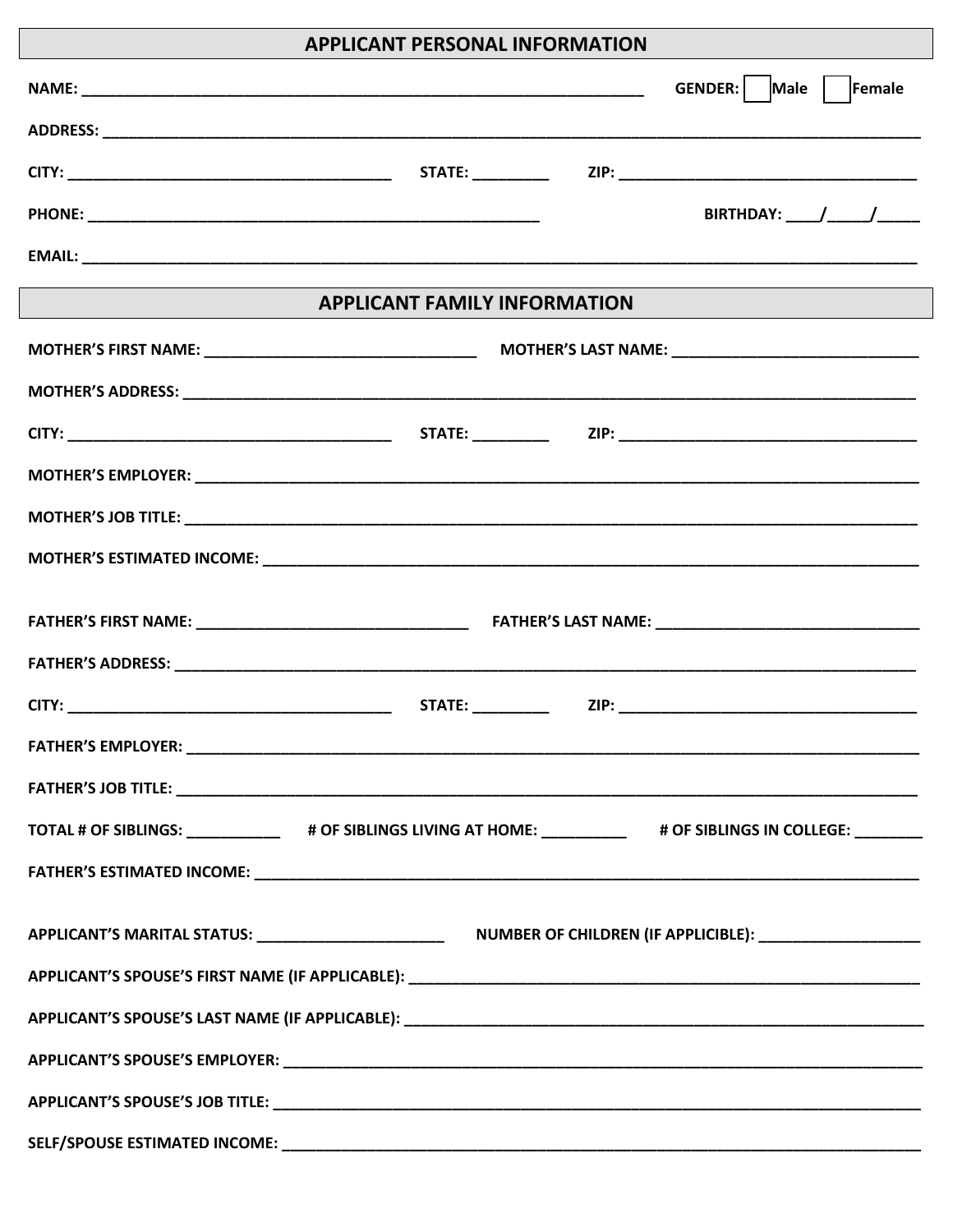## **APPLICANT ACADEMIC, EXTRACURRICULAR, AND EMPLOYER INFORMATION**

**CURRENT HIGH SCHOOL: \_\_\_\_\_\_\_\_\_\_\_\_\_\_\_\_\_\_\_\_\_\_\_\_\_\_\_\_\_\_\_\_\_\_\_\_\_\_\_\_\_\_\_\_\_\_\_\_\_\_\_\_\_\_\_\_\_\_\_\_\_\_\_\_\_\_\_\_\_\_\_\_\_\_\_\_\_\_\_\_\_\_\_\_**

**ANTICIPATED GRADUATION DATE: \_\_\_\_\_\_\_\_\_\_\_\_\_\_\_\_\_\_\_\_\_\_\_\_\_\_\_\_\_\_\_\_\_\_\_\_\_\_\_\_\_\_\_\_ GPA: \_\_\_\_\_\_\_\_\_\_\_\_\_\_\_** 

**ACT/SAT SCORE: \_\_\_\_\_\_\_\_\_\_\_** 

**HIGH SCHOOL HONORS/ACHIEVEMENTS/RECOGNITION:** 

**EXTRACURRICULAR ACTIVITIES:** 

**COLLEGE/UNIVERSITY APPLICANT PLANS TO ATTEND NEXT FALL (PLEASE PROVIDE PROOF OF ACCEPTANCE/ENROLLMENT):** 

**ENROLLMENT DATE:\_\_\_\_\_\_\_\_\_\_\_\_\_\_\_\_\_\_\_\_\_\_\_\_\_\_\_\_\_\_\_\_\_\_\_\_\_\_\_\_\_\_\_\_\_\_\_\_\_\_\_\_\_\_\_\_\_\_\_\_\_\_\_\_\_\_\_\_\_\_\_\_\_\_\_\_\_\_\_\_\_\_\_\_\_\_\_** 

**\_\_\_\_\_\_\_\_\_\_\_\_\_\_\_\_\_\_\_\_\_\_\_\_\_\_\_\_\_\_\_\_\_\_\_\_\_\_\_\_\_\_\_\_\_\_\_\_\_\_\_\_\_\_\_\_\_\_\_\_\_\_\_\_\_\_\_\_\_\_\_\_\_\_\_\_\_\_\_\_\_\_\_\_\_\_\_\_\_\_\_\_\_\_\_\_\_\_\_\_\_\_\_\_**

**FIELD OF STUDY: \_\_\_\_\_\_\_\_\_\_\_\_\_\_\_\_\_\_\_\_\_\_\_\_\_\_\_\_\_\_\_\_\_\_\_\_\_\_\_\_\_\_\_\_\_\_\_\_\_\_\_\_\_\_\_\_\_\_\_\_\_\_\_\_\_\_\_\_\_\_\_\_\_\_\_\_\_\_\_\_\_\_\_\_\_\_\_\_\_\_** 

**ANTICIPATED GRADUATION DATE: \_\_\_\_\_\_\_\_\_\_\_\_\_\_\_\_\_\_\_\_\_\_\_\_\_\_\_\_\_\_\_\_\_\_\_\_\_\_\_\_\_\_\_\_\_\_\_\_\_\_\_\_\_\_\_\_\_\_\_\_\_\_\_\_\_\_\_\_\_\_\_\_\_\_\_** 

**PLEASE LIST ANY OTHER SCHOLARSHIPS YOU PLAN TO RECEIVE WITH AMOUNTS:** 

| DOES APPLICANT WORK PART TIME WHILE IN SCHOOL/IN THE SUMMER?                                                                              | <b>YES</b>            | <b>NO</b> |
|-------------------------------------------------------------------------------------------------------------------------------------------|-----------------------|-----------|
| IF YES, PLEASE LIST TWO (IF APPLICABLE) MOST RECENT EMPLOYERS:                                                                            |                       |           |
| <b>EMPLOYER NAME:</b><br>and the control of the control of the control of the control of the control of the control of the control of the |                       |           |
| <b>JOB TITLE:</b>                                                                                                                         |                       |           |
| <b>HOURS PER WEEK:</b>                                                                                                                    | LENGTH OF EMPLOYMENT: |           |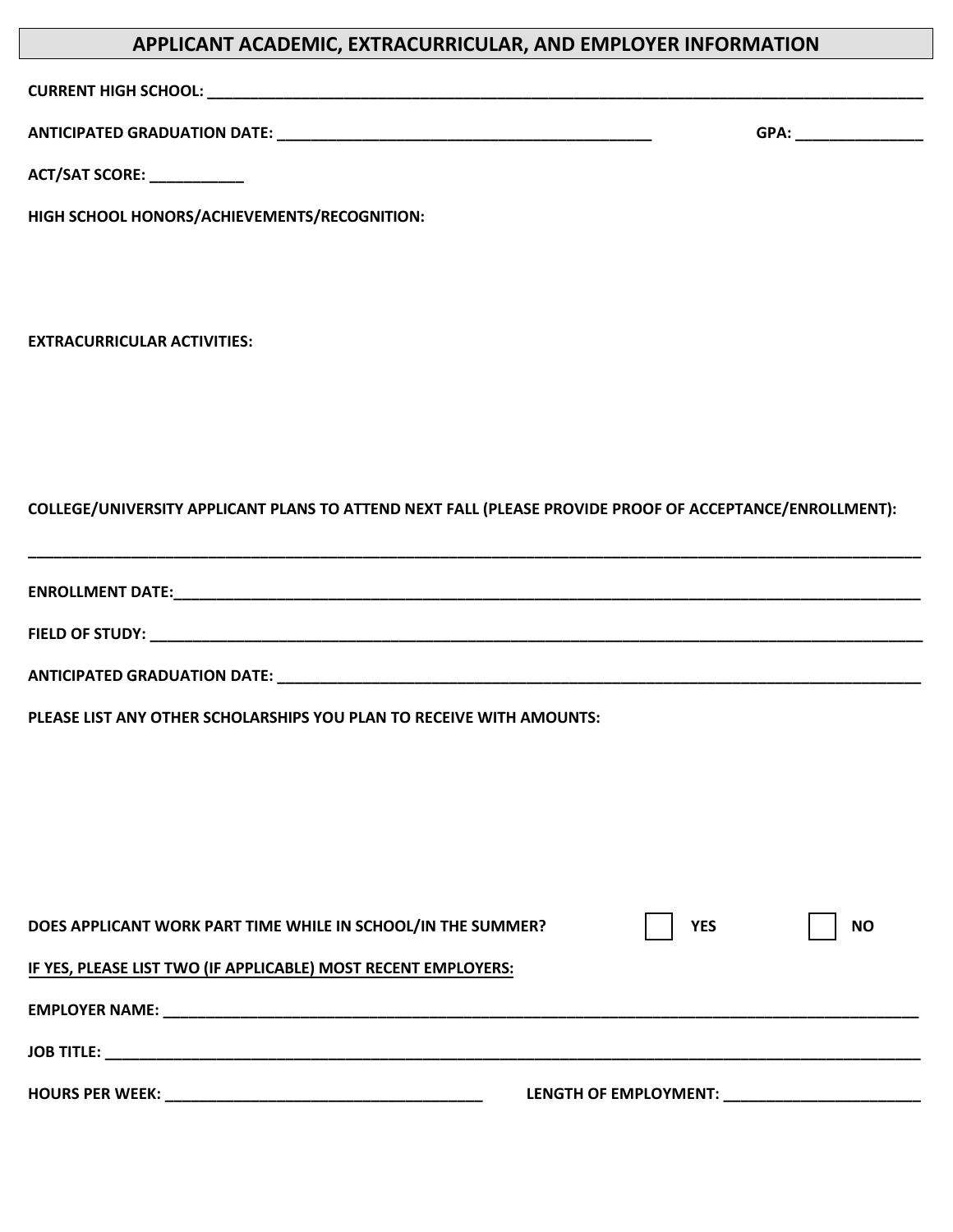| PLEASE LIST GOLF CLUBS THE APPLICANT HAS CADDIED FOR: |                                                                                                                                                                                                  |  |
|-------------------------------------------------------|--------------------------------------------------------------------------------------------------------------------------------------------------------------------------------------------------|--|
|                                                       |                                                                                                                                                                                                  |  |
|                                                       |                                                                                                                                                                                                  |  |
|                                                       |                                                                                                                                                                                                  |  |
|                                                       |                                                                                                                                                                                                  |  |
|                                                       |                                                                                                                                                                                                  |  |
|                                                       |                                                                                                                                                                                                  |  |
|                                                       |                                                                                                                                                                                                  |  |
|                                                       |                                                                                                                                                                                                  |  |
|                                                       |                                                                                                                                                                                                  |  |
| <b>REFERENCES INFORMATION</b>                         |                                                                                                                                                                                                  |  |
|                                                       |                                                                                                                                                                                                  |  |
|                                                       | PLEASE PROVIDE TWO REFERENCES. THESE INDIVIDUALS SHOULD NOT BE FAMILY OR FRIENDS OF THE APPLICANT. KIDS GOLF<br><b>FOUNDATION STAFF WILL REACH OUT TO THESE REFERENCES FOR MORE INFORMATION.</b> |  |
| <b>REFERENCE #1</b>                                   |                                                                                                                                                                                                  |  |
|                                                       |                                                                                                                                                                                                  |  |
|                                                       |                                                                                                                                                                                                  |  |
|                                                       |                                                                                                                                                                                                  |  |
|                                                       |                                                                                                                                                                                                  |  |
|                                                       |                                                                                                                                                                                                  |  |
| <b>REFERENCE #2</b>                                   |                                                                                                                                                                                                  |  |
|                                                       |                                                                                                                                                                                                  |  |
|                                                       |                                                                                                                                                                                                  |  |
|                                                       |                                                                                                                                                                                                  |  |
|                                                       |                                                                                                                                                                                                  |  |